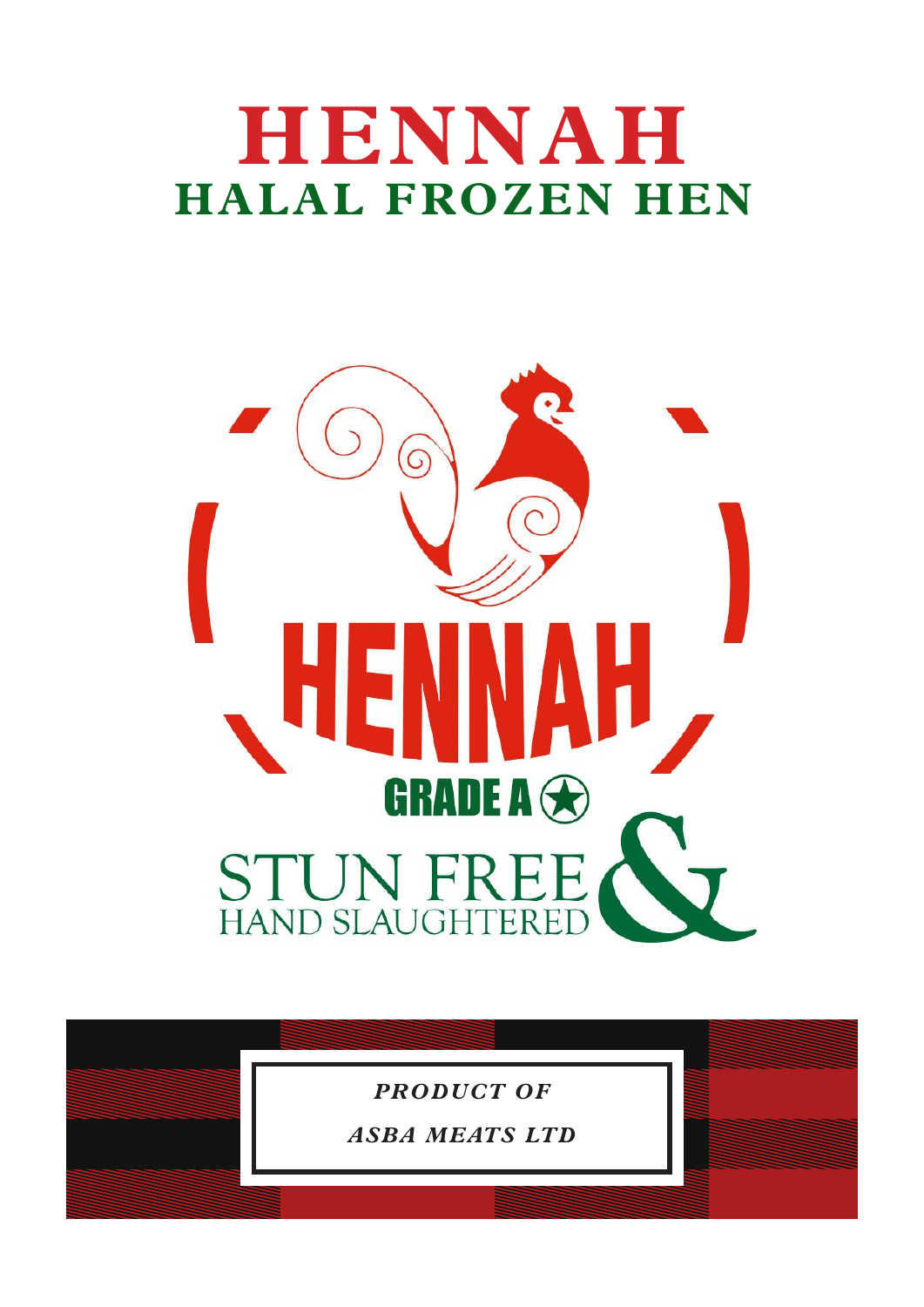

## **ABOUT ASBA MEATS**

**A**sba is a leading quality Halal meats and seafoods supplier based in Shannon, Co.Clare, Republic of Ireland since 2011. Here at Asba Meats we specialise in the production, processing and supply of stun free Halal meat products and seafood to both traditional and mainstream retail, wholesale, catering and fast food markets both locally and internationally.

**W**ith a strong focus on service and a commitment to providing only the highest quality meat products, Asba Meats is steeped in both the rural way of life and meat processing excellence.

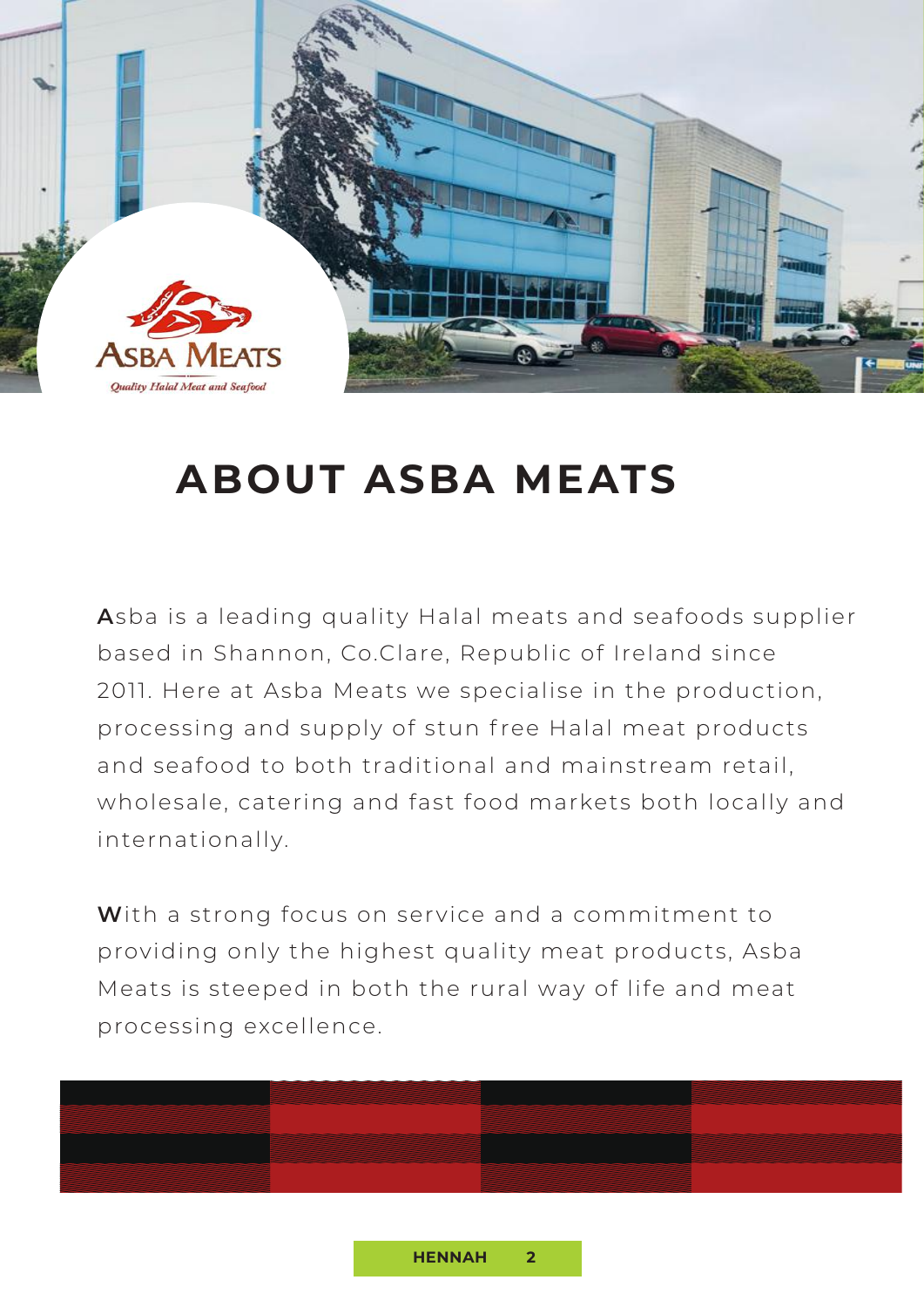

### Tabel Of **CONTENTS**

| Hen Whole      | $-06,07$ |
|----------------|----------|
| Hen Mama's Cut | $-08,09$ |
| Hen Wings      | $-10,11$ |
| Hen Legs Qtr   | $-12,12$ |

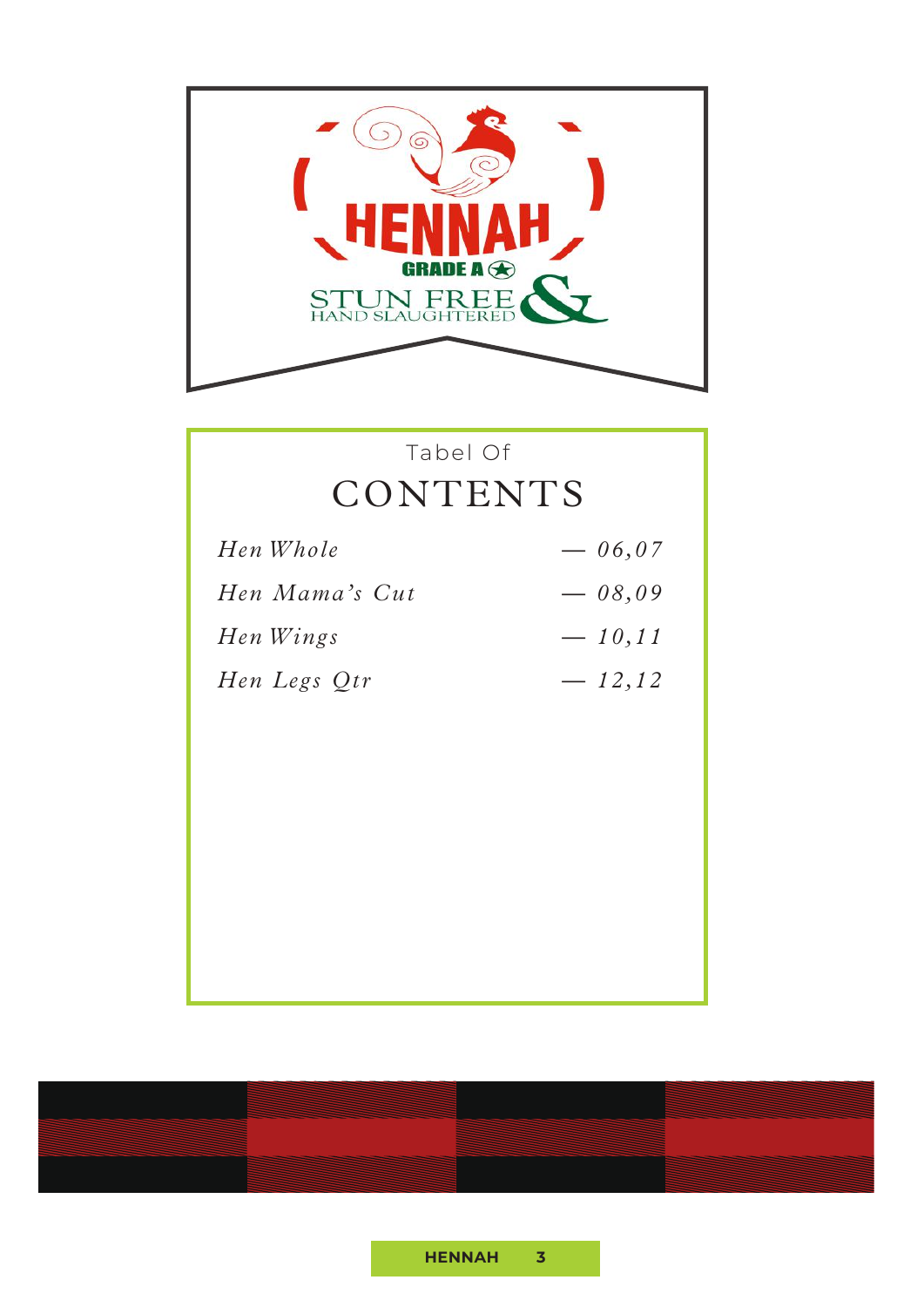

## **About Hennah**

**H**ennah specialises in the production and distribution of free range, stun-free, Halal, hand-slaughtered stewing hen of the highest quality, all minimally processed. Our tasty & wholesome Halal Frozen Hen's are all individually hand slaughtered in accordance to Halal requirements.

**W**e work with only the best producers to bring the highest quality Halal Frozen Hen to your table.

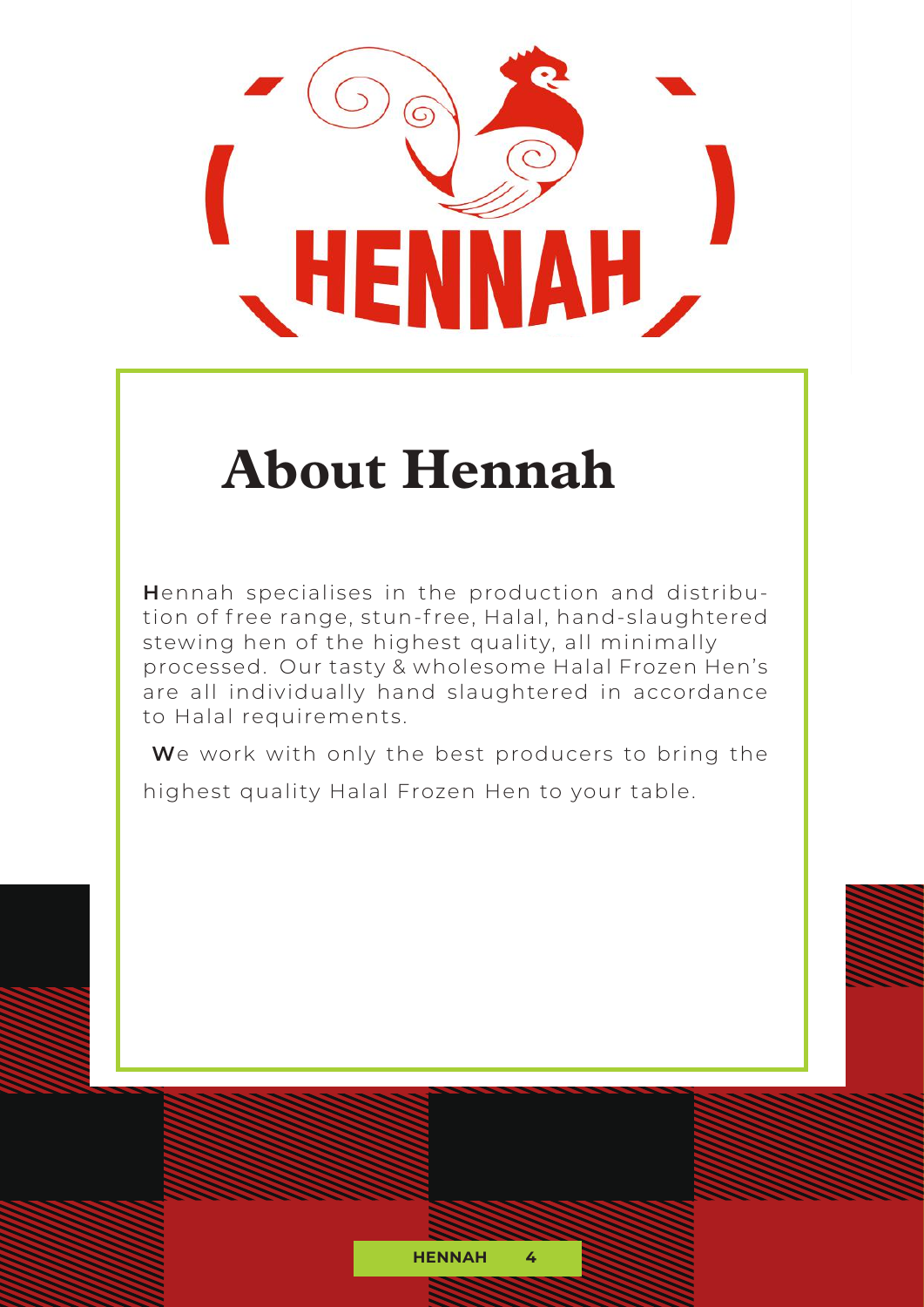

All of our Hens are high in quality, we dont use any antibiotics, pesticides or any other chemicals, We at Asba Meats are very proud of our farmers and of the hard work they do to bring the finest quality Hen to you



STUN FREE HALAL

All of our Hennah's proucts are individually hand slaughtered in accordance to Halal requirements. At Asba Meats, we are working very hard to provide 100% Halal products to our customers,



LOCAL & EXPORT

We directly supply to numerous major wholesalers & retailers of Frozen Hen the world over. Whether you are ten minutes from our plant or the other side of the world, we values each client equally & strive to provide the same level of product & service to each & every one, regardless the volume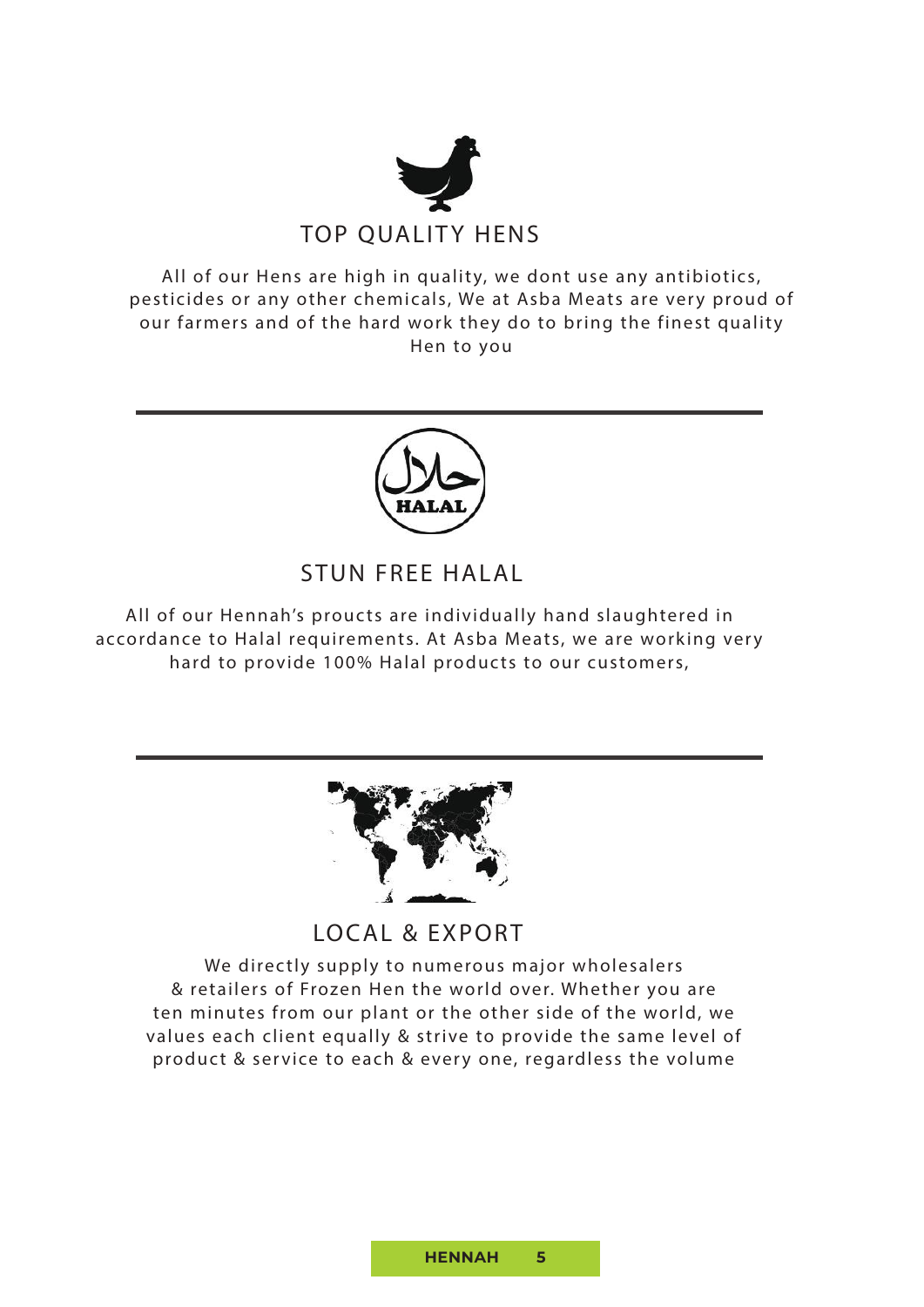

## **HENNAH WHOLE HEN WHOLE**

GRADE A Stun free Halal stewing hen Frozen without giblets, with neck

### **Informations.**

Individually packaged in printed poly bag Storage life 24 months after production

also known as hard chicken

#### Available Size

| Weight  | Quantity |
|---------|----------|
| 1000 GM | 10 Birds |
| 1100 GM | 10 Birds |
| 1200 GM | 10 Birds |
| 1300 GM | 10 Birds |
| 1400 GM | 10 Birds |
| 1500 GM | 10 Birds |
|         |          |
|         |          |

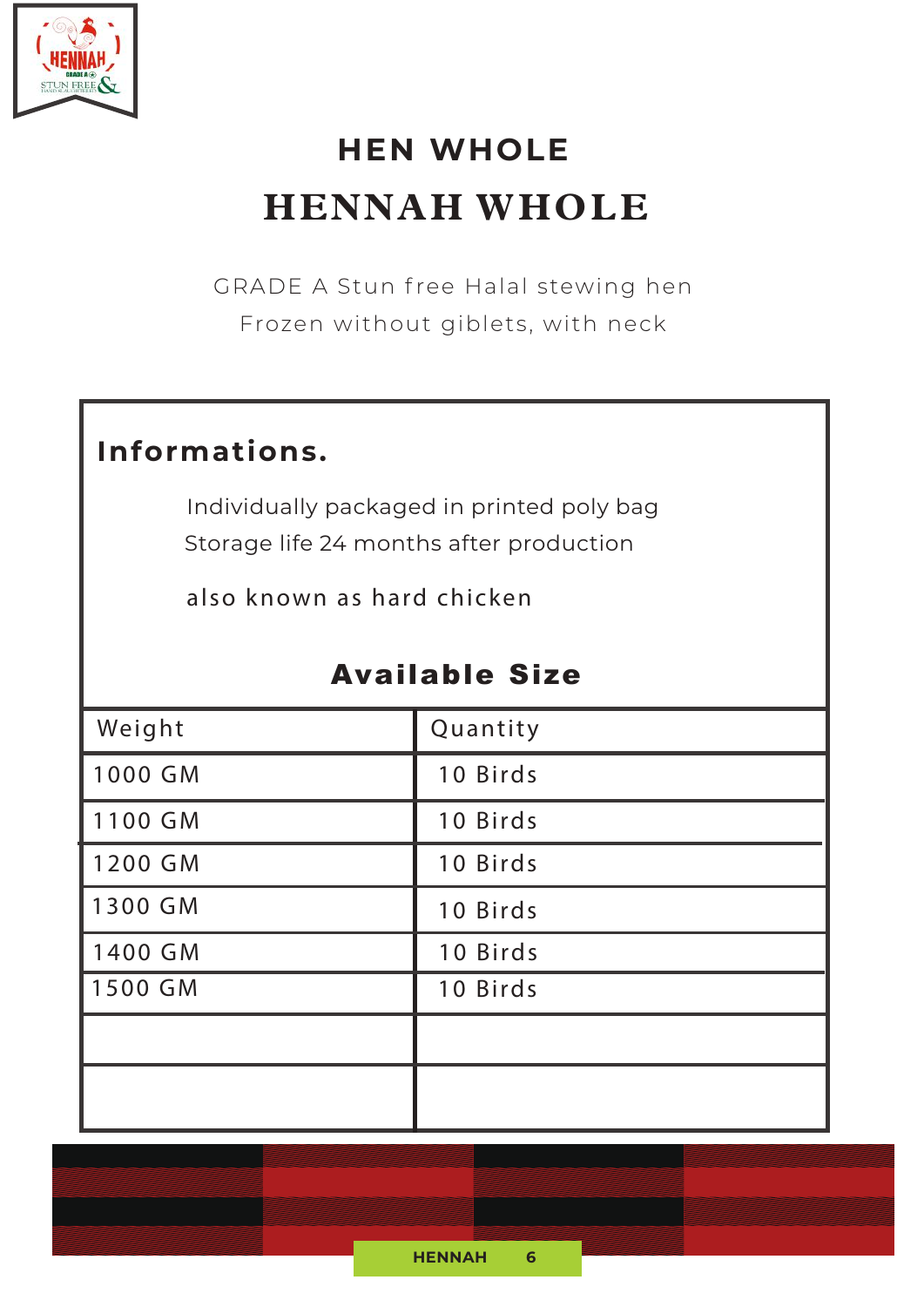





**HENNAH 7**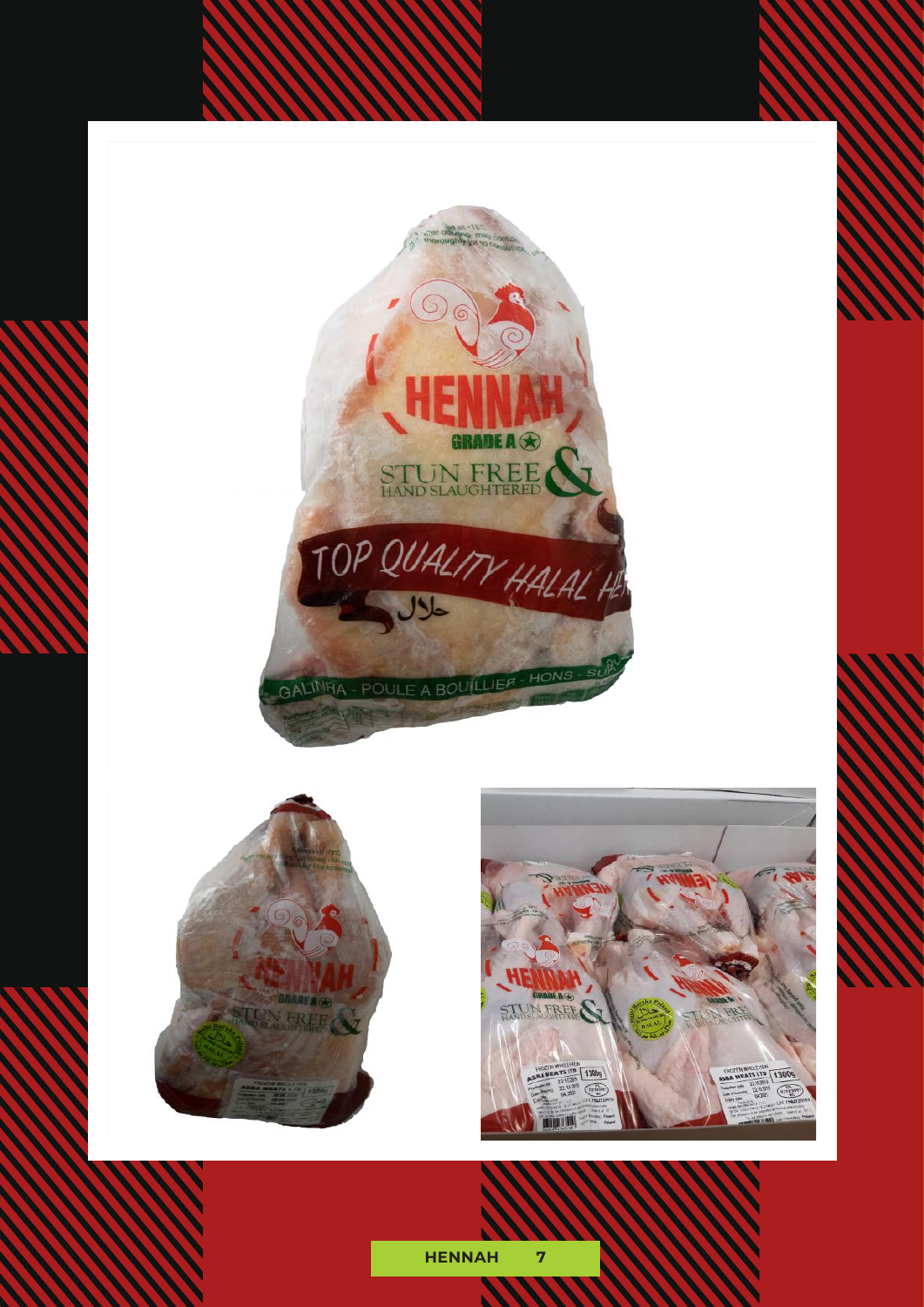

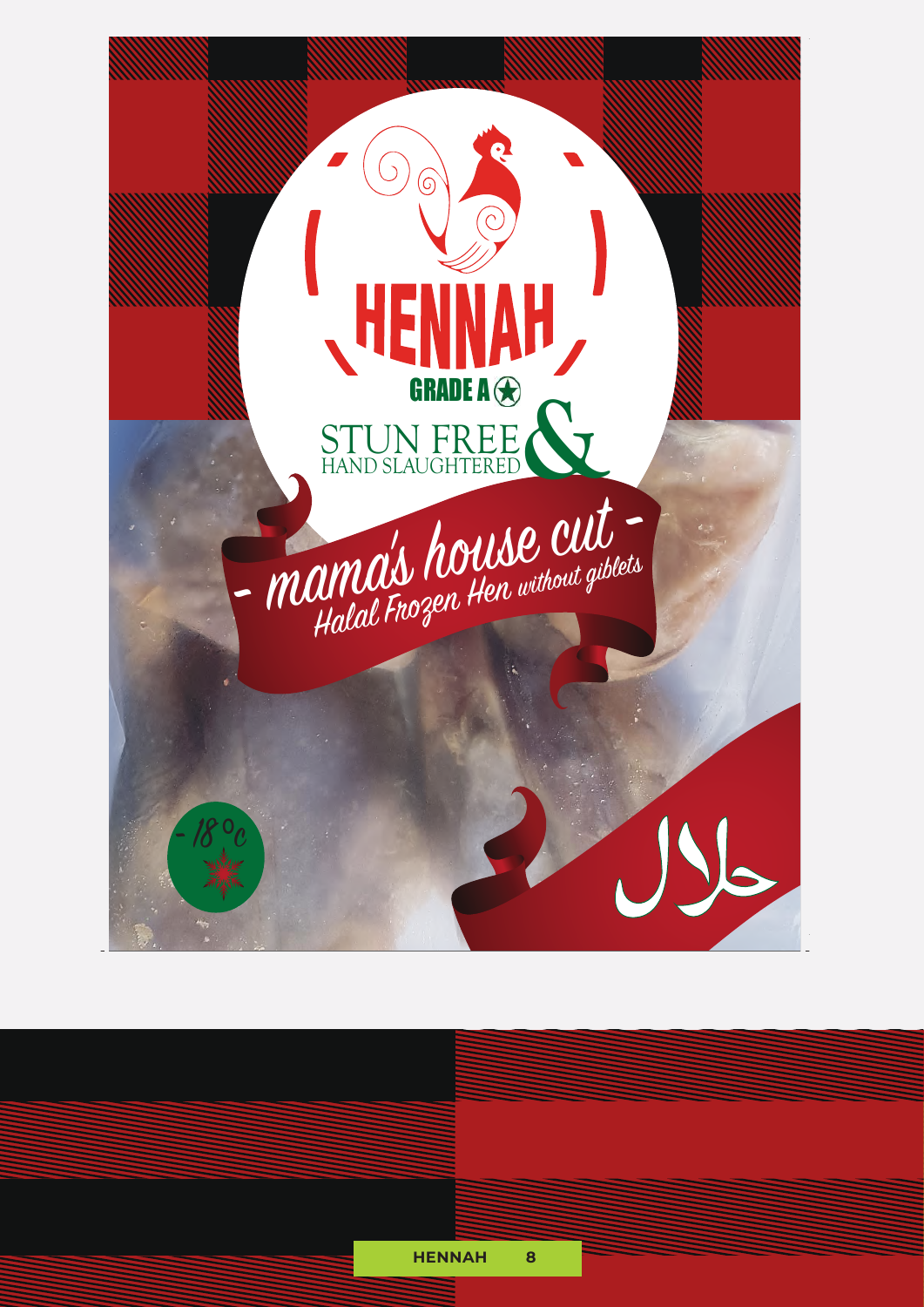

## **MAMA'S HOUSE CUT**

#### **Information**

- Individually frozen pieces
- Packed in bag with printed label bag
- 1100 gm
- 10 bags per box
- Storage life 18 months after

Inspired by the age old household tale of Nature's beloved Mother Hen, our Mama's house cut is the ideal centrepiece of the traditional family meal with the added convenience of being cut & ready for you to pop in a stew, a soup or to simply boil & roast for the whole family to enjoy.

10 bags of 1 kilo per bag (10 kg per box)

Additional sizes available on request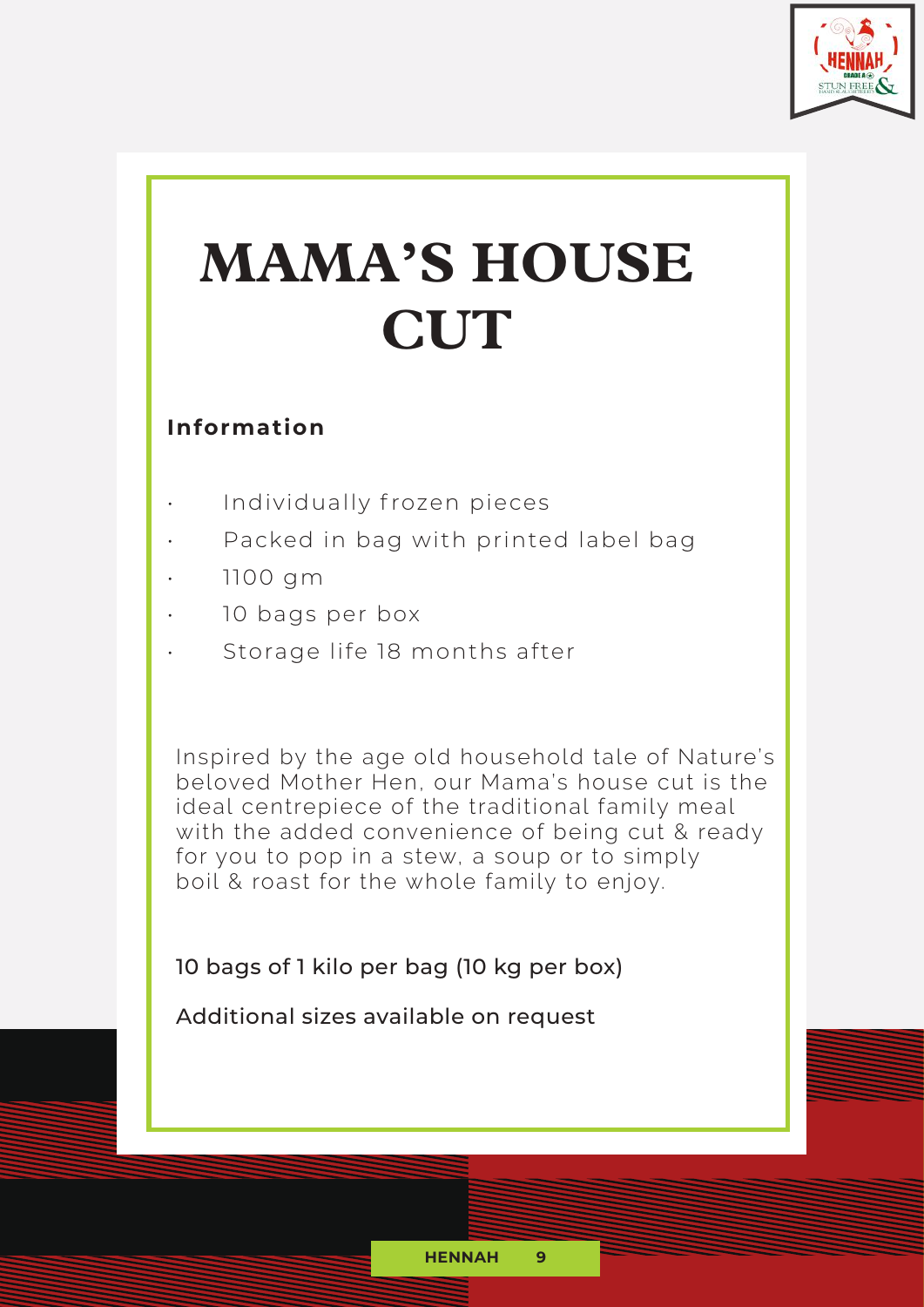





**HENNAH 10**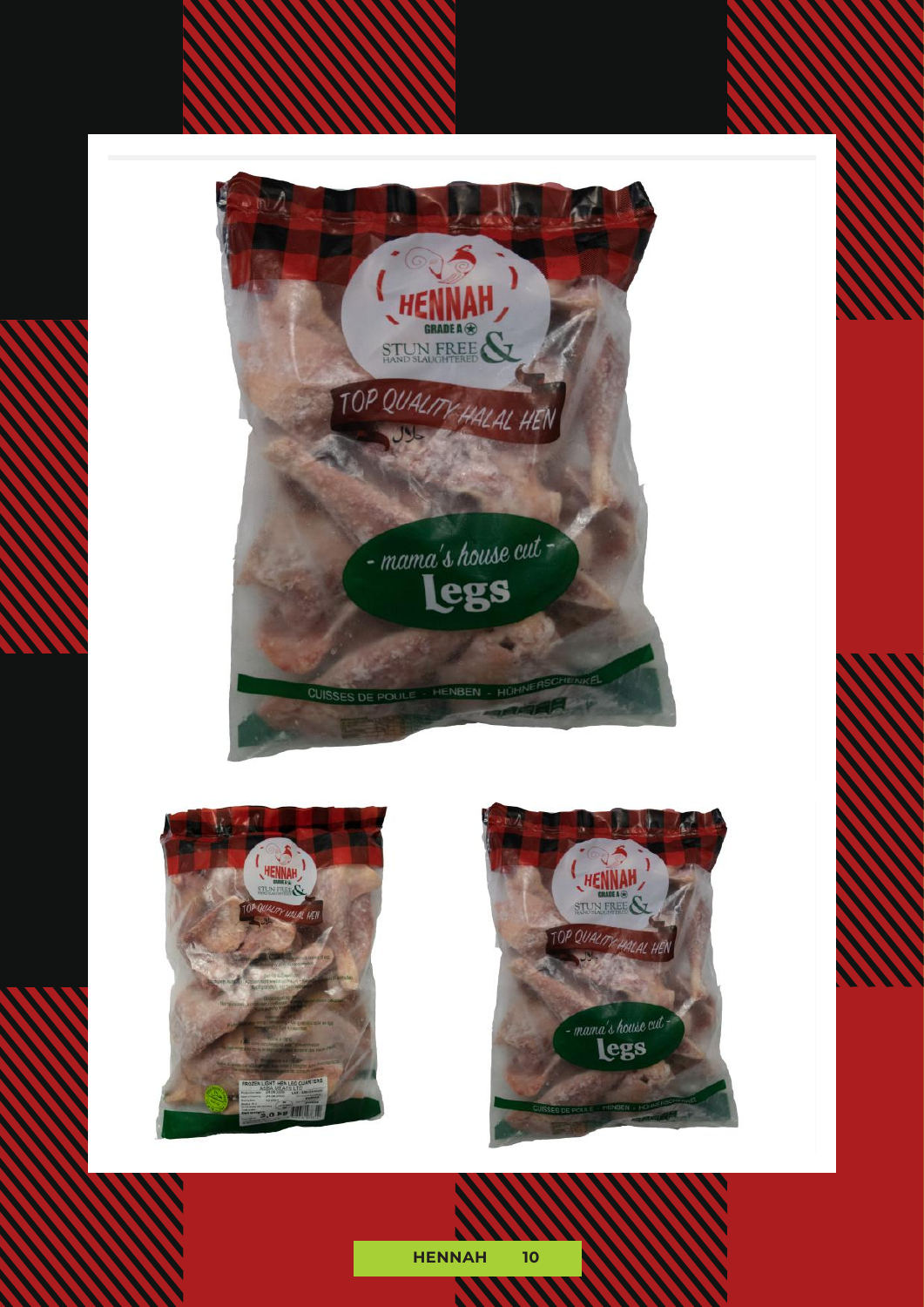

## **MAMA'S CUT LEG QUARTERS**

GRADE A Frozen Halal Hen Legs

#### **INFORMATION**

- Individually frozen pieces
- Packed in 1 kg bag
- 5 bag 0f 2 kg 10 kg box
- Full leg Quarter
- storage life 18 months after production

### **10 bags of 1 kilo per bag (10 kg per box)**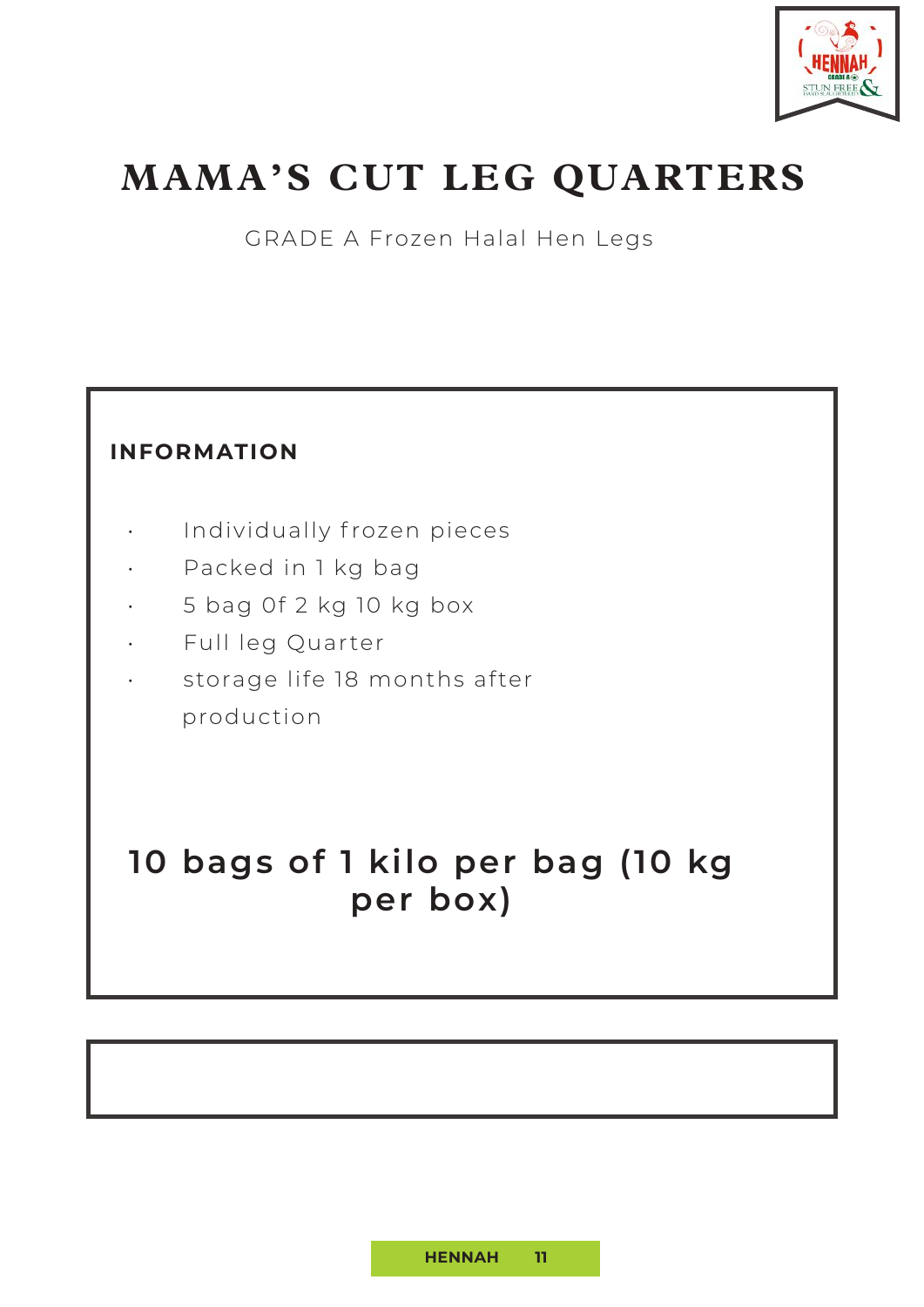

# **MAMA'S HEN WINGS**

GRADE A Frozen Halal Hen Legs & Wings

#### **INFORMATION**

- Individually frozen pieces
- Packed in 1 kg bag
- 10 bags per box
- Storage life 18 months after production

### **10 bags of 1 Kg per bag (10 kg per box)**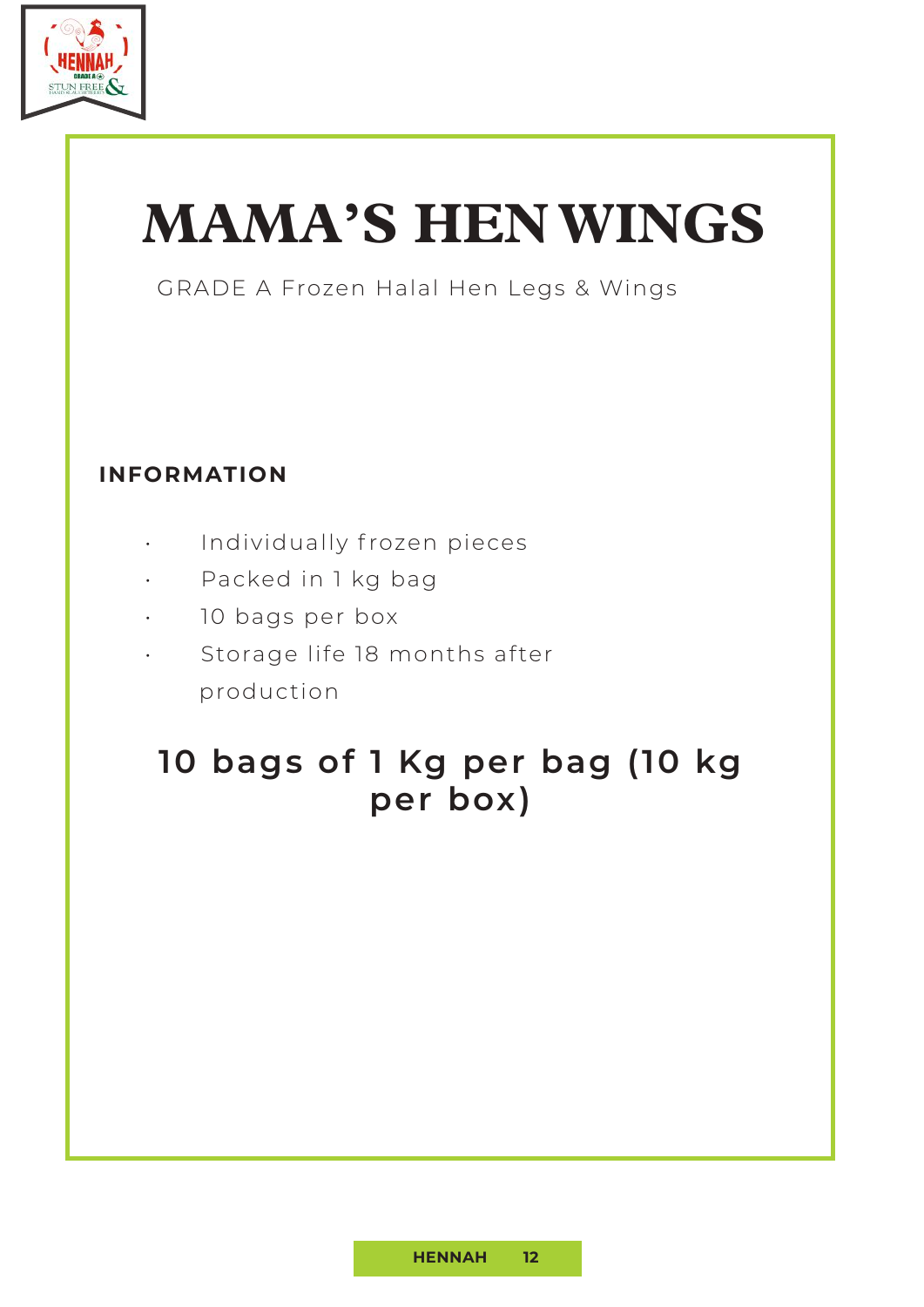





**HENNAH 13**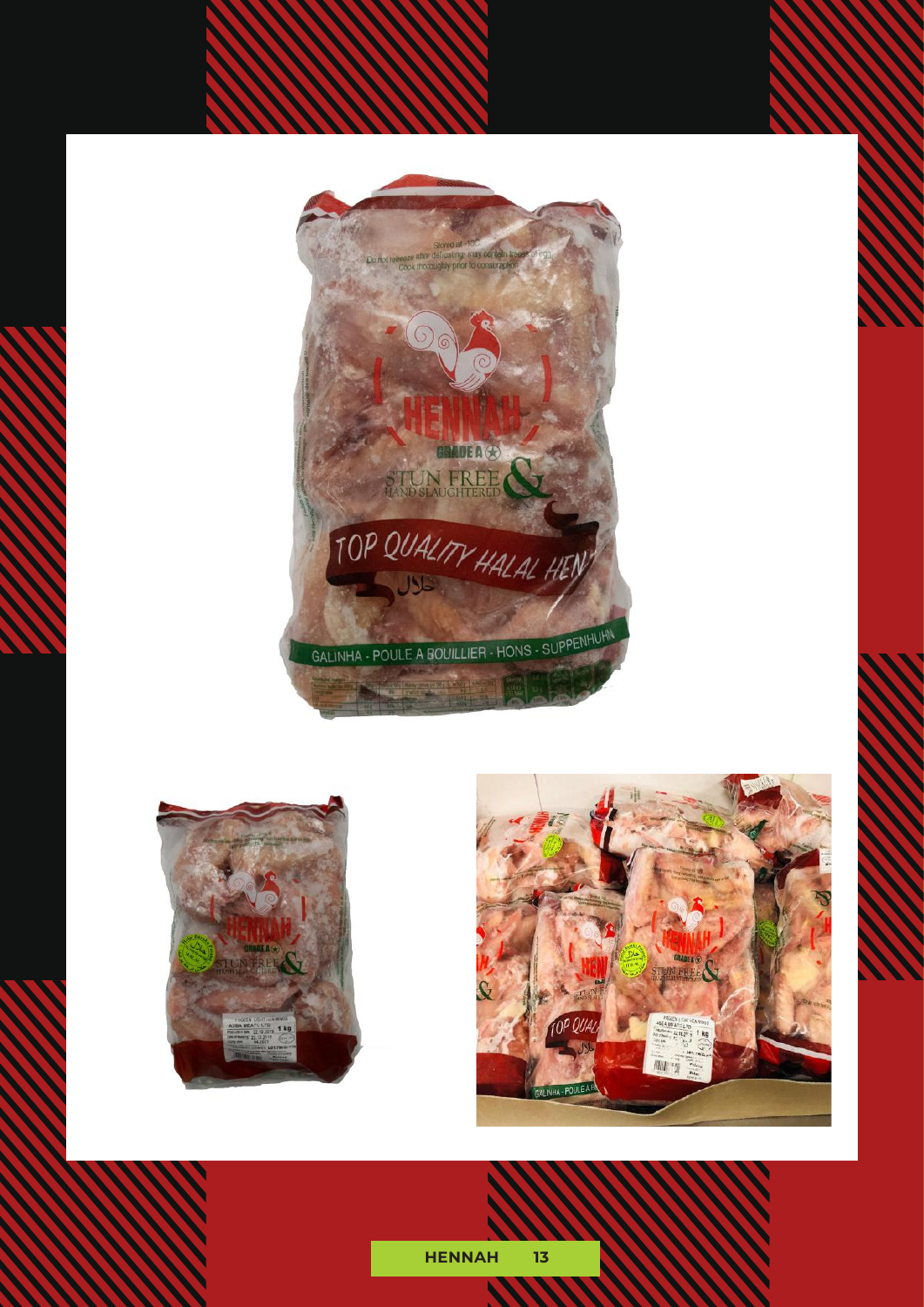Pure quality

# with

## great taste